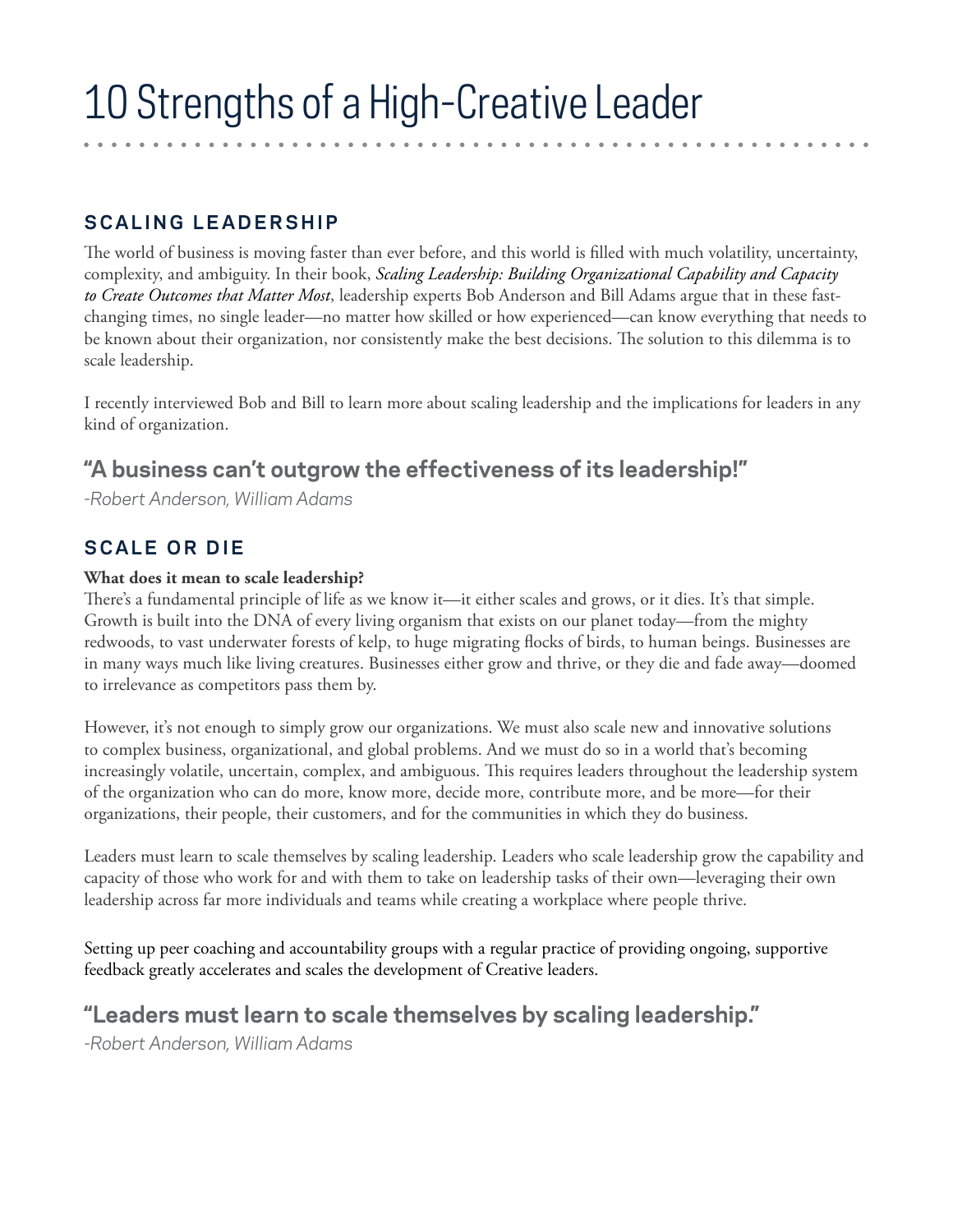#### **10 STRENGTHS OF THE MOST EFFECTIVE LEADERS**

#### **Based on your extensive research, what defines a HighCreative leader or differentiates the most effective leaders?**

In the research presented in *Scaling Leadership*, we look into what differentiates the most effective leaders from those who are not. We do so by analyzing 1,350 pages of 360-degree written comments—senior leaders providing written comments to other senior leaders. While every leader is different, bringing different sets of strengths and weaknesses to the table, we found that High-Creative leaders consistently demonstrated the following 10 strengths:

- Strong people skills and interpersonal capability: Caring, compassionate, big-hearted; respects people, connects well with others and makes them feel valuable.
- Visionary: Communicates a compelling vision of the future that fosters alignment. Knows and sets strategic direction and business plans that allow teams/organizations to thrive.
- Team builder: Unites, engages, and supports the team's efforts. Builds involvement and consensus, supports team members, and advocates for team initiatives.
- Personable/approachable: Accessible, available, open-door, friendly, likable, easy to work with, and good sense of humor.
- Leads by example: Good role model. "Walks the talk."
- Passion and drive: Shows passion, enthusiasm, drive, and a strong commitment to the success of the organization and to personal success.
- Good listener: Attentive and present when people are presenting their views.
- Develops people: Shares experience and provides mentoring, coaching, career planning, and development experience to ensure growth and development.
- Empowers people: Shares leadership and encourages people to take ownership, find their own solutions, make their own decisions, and learn from mistakes. Trusts people's ability and their willingness to follow direction provided.
- Positive attitude: Optimistic, upbeat; has a can-do attitude.

Most of these strengths are largely absent in the written description of Reactive leaders. As senior leaders around the world see it, these strengths are what differentiate the most effective leaders from those who are not.

# **"Self-leadership is the lifelong stance of continually focusing on a desired future and taking action to bring that vision into being."**

*-Robert Anderson, William Adams*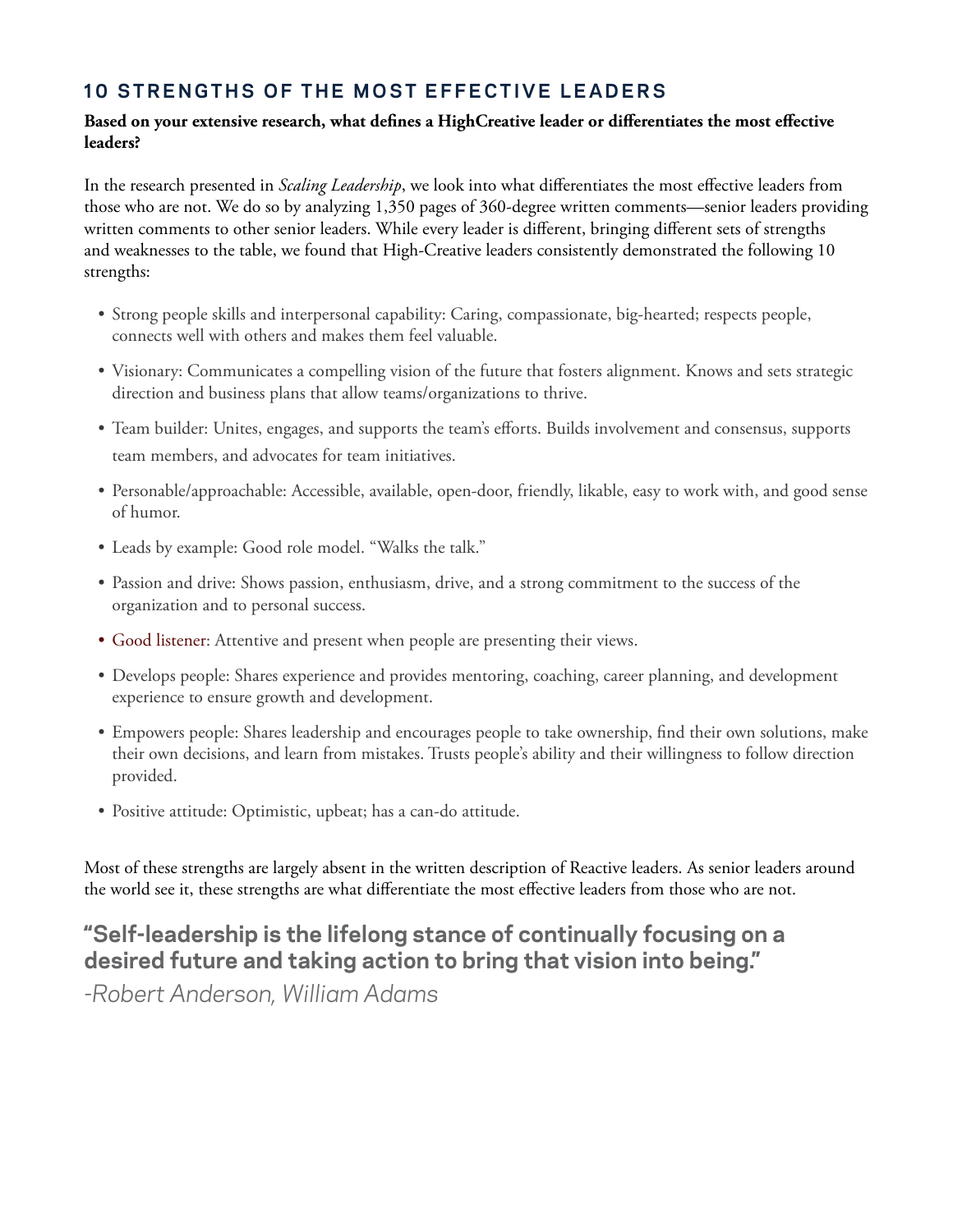### **SELF-LEADERSHIP**

#### **Your advice starts with self-leadership. How do you define excellence in self-leadership?**

It's our experience that all great leadership starts with self-leadership. We define self-leadership as "creating outcomes that matter most." When we create outcomes that matter most for ourselves, we are naturally acting at the highest levels of excellence—delivering the best results possible in our lives. Self-leadership is a critical prerequisite for great leadership, but leadership goes beyond this and scales leadership—scales the capacity and capability of the organization to create what matters most.

Furthermore, in order for leadership to be transformative, it's not enough to internally and privately work on your individual leadership—this is simply not sufficient to transform your organization. While starting with selfleadership is the critical first step, scaling leadership beyond yourself to the rest of your team, and to your team's teams, is essential for organizational transformation. Organizational transformation occurs when individual development becomes collective leadership effectiveness.

### **"Scale can only be achieved by developing capacity and capability in others."**

### *-Robert Anderson, William Adams*

#### **What is the cancelling effect? How do you coach leaders who fall into this trap?**

It's not uncommon to hear the following statements about leaders in an organization: "She can't get out of her own way," or "He keeps shooting himself in the foot," or "She cancels herself out." Statements like these are an indication that a leader is canceling out his or her effectiveness. How does this happen?

Not every quality we carry with us and exhibit as leaders is a strength. None of us is a perfect human being. We also have liabilities. This planet on which we live is a spiritual boot camp like none other, and we are here to evolve as humans, so weaknesses and liabilities go with the territory. There's no shame in that. Welcome to the human race.

In our research into the written feedback that senior leaders provide to one another, we found that the highly Reactive and ineffective leaders had a one-to-one ratio of strengths to liabilities. This is the Canceling Effect. The Canceling Effect occurs when a leader's strengths are cancelled out by their liabilities. This has the additional effect of preventing these leaders from scaling their leadership. These leaders are literally in their own way and in the way of their organizations' ability to scale.

When we encounter leaders whose strengths are cancelled out by their liabilities, we encourage them to build or further develop a strength that will take their leadership to the next level. We then ask them to identify and deemphasize a behavior that is cancelling out that very strength. For example, a leader might have a strength of being results focused, with an offsetting liability of micromanaging his or her people. We would encourage this leader to put a full focus on delivering results and build alignment within the team for achieving those results while backing off on micromanaging the members of their team. We encourage them to co-create a vision or final goal with their team and then allow employees to find the best ways to achieve it.

Or a leader might have a positive attitude but is impatient with his or her employees and coworkers. We would coach the leader to build on and extend his or her positive attitude in the workplace (and in their personal life, for that matter), but to be more patient with employees and coworkers and to understand that they need sufficient space to find their own way to the truth—and to the outcomes the organization desires. In this way, leaders can avoid canceling themselves out.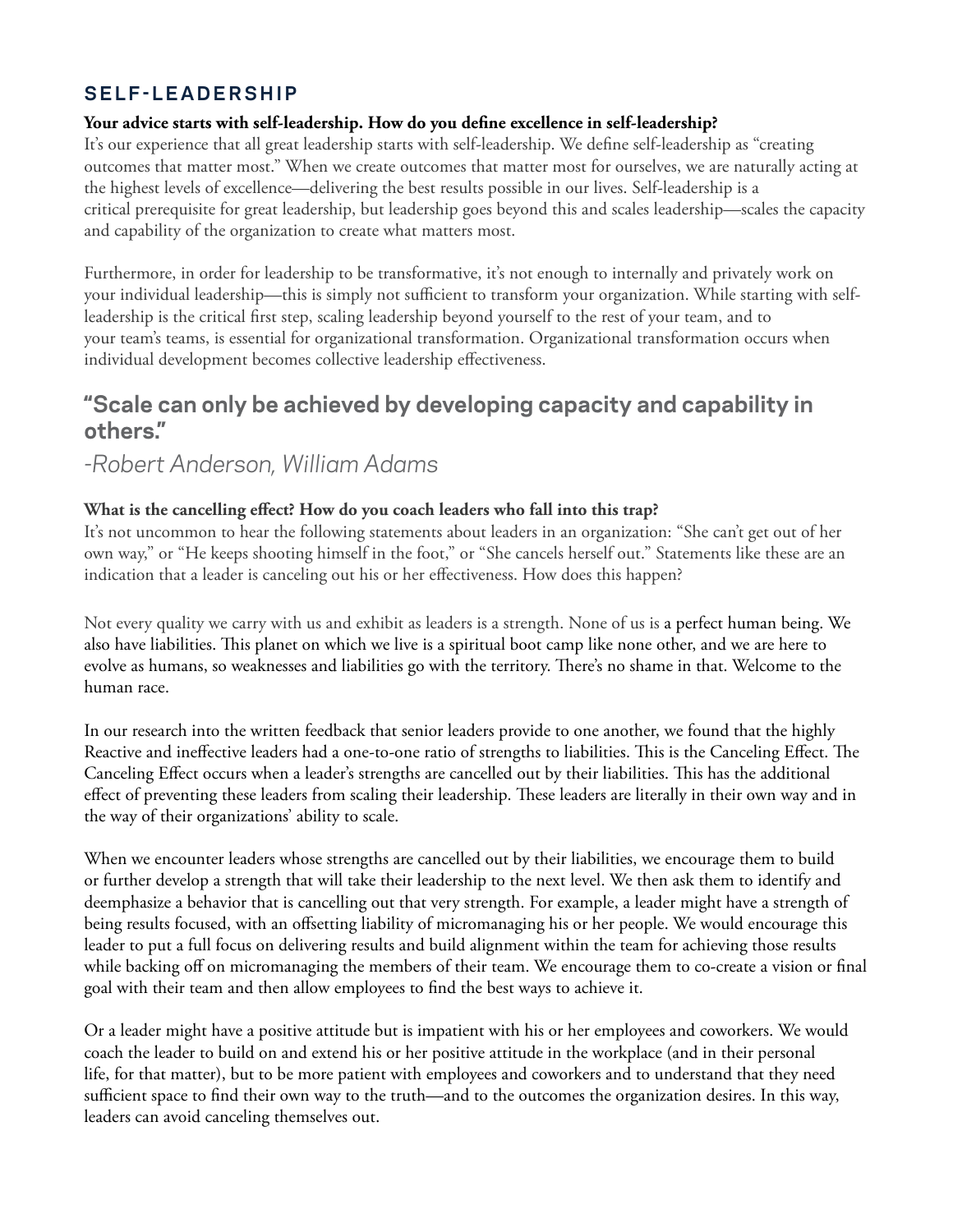### **REPLICATE HIGH-CREATE LEADERS**

#### **How do you cultivate an organization of High-Creative leaders and replicate them?**

One of the best ways to cultivate an organization of High-Creative leaders and then replicate them is to construct organizational structures and processes that provide them with feedback on how they are showing up in the workplace. One of the best ways to do this is through a tool we created called the Leadership Circle Profile (LCP)—a 360-degree assessment that serves as a powerful and detailed "MRI" of the quality and effectiveness of any leader and of the leadership culture in any organization.

LCP results are diagramed in the form of a circle (see Figures 1 & 2). Here we see two aggregate profiles. One for the sample of High-Creative senior leaders in our study and another for the High-Reactive leaders.



*Copyright Conscious Leadership, Used by Permission*

The top half of the circle is comprised of 18 Creative Competencies that relate to measures of leadership effectiveness and business performance. The bottom half of the circle is comprised of 11 Reactive Tendencies. Reactive Tendencies are leadership strengths that are being run reactively—defensive strategies that we default to when we feel under pressure or at risk. When we run our strengths reactively, they become liabilities.

### **"When we run our strengths reactively, they become liabilities."**

*-Robert Anderson, William Adams*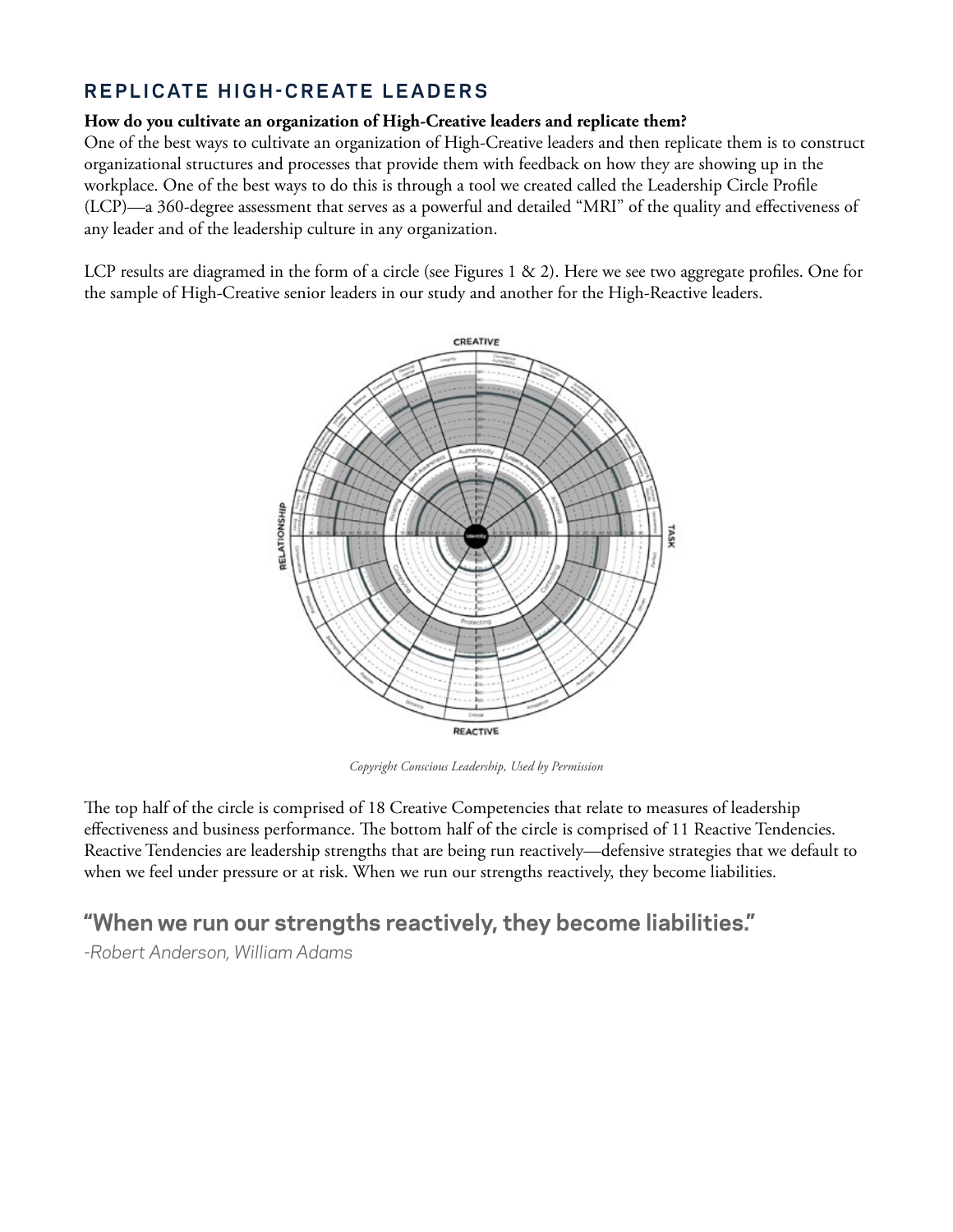

*Copyright Conscious Leadership, Used by Permission*

The key to cultivating an organization of High-Creative leaders and replicating them throughout the organization is to encourage leaders to develop and apply their Creative Competencies in the workplace while decreasing their dependence on the Reactive Tendencies. High-Creative leaders have figured out how to make this shift, and given proper feedback and support, any leader can do the same.

#### **If you notice someone who is struggling, what is the best way to help leaders get back on track?**

Unfortunately, many leaders who are struggling may not realize it. And those who do realize it may have no idea what to do to improve and get back on track. Therefore, the first thing we can do to help struggling leaders get back on track is to provide the feedback they need to know that there is a problem first, and second, learn how to fix it. Our research suggests that all of us are swimming in a feedbackrich environment when we're at work. But to improve, it's up to us to take full advantage of it.

Some years ago, one of our client CEOs brought us in to coach and save the career of a CFO who was "killing" his employees and coworkers. People simply didn't want to work with him—they would avoid him whenever possible. As a result, this CFO cancelled out the effectiveness of the entire top team.

We administered an LCP assessment, which provided the CFO with insight into how he was showing up as a leader, and then we invited him to do a simple round of faceto- face feedback with his people. We encouraged him to ask these simple questions specifically about his ineffective behaviors:

- What does that behavior look like? How do I do it?
- What is the impact of that behavior on you, on others?
- What should I do differently?
- What should I do more of, less of, keep the same?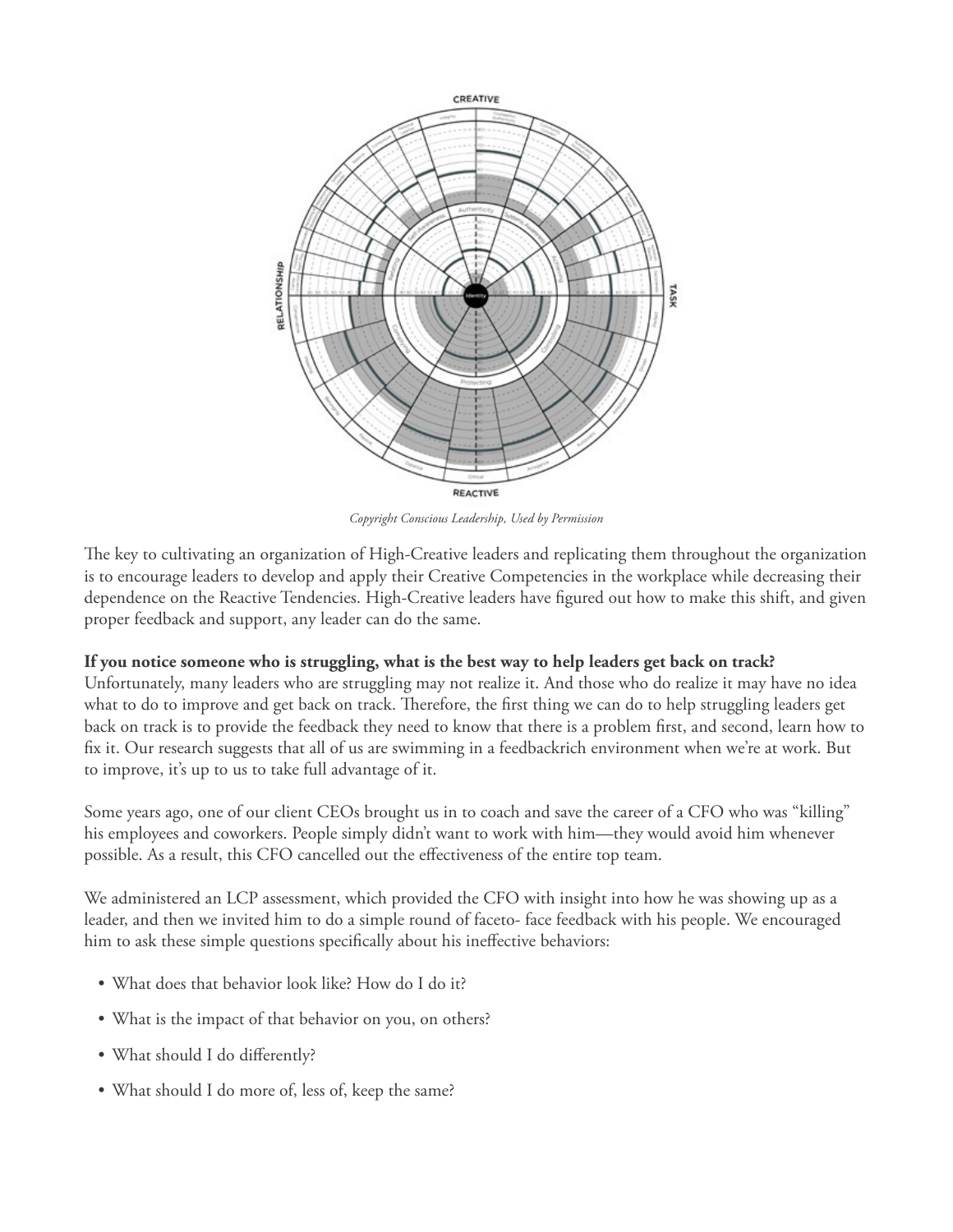We encouraged him to listen non-defensively, make no excuses or arguments, and continue to stay in inquiry. In a follow-up coaching session, we asked him how his feedback meetings went. He said, "I had no idea how I was coming across. I never knew, for example, that a simple look on my face could shut down a conversation."

The CFO began to change. As he dove deeper into the underpinnings of his aggressive leadership, with vulnerably and in deep relationship with his senior team members, he made progress. He eventually became a highly positive influence within the top team and the organization.

Setting up peer coaching and accountability groups with a regular practice of providing ongoing, supportive feedback greatly accelerates and scales the development of Creative leaders.

# **"From the quiet reflection will come even more effective action."** *-Peter Drucker*

# **THE POWER OF REFLECTION**

Lastly, would you share a little about the power of reflection – what the practice entails and your findings? To improve in our leadership, and in other aspects of our personal and business lives, we need to receive feedback, understand what it tells us about ourselves, and then use that information to take action. Reflection provides us

with powerful feedback that we may receive nowhere else, and it enables us to become better leaders.

For our book, *Scaling Leadership,* we conducted a research study on the daily practices of highly effective leaders. Twenty-five extraordinarily effective leaders from our database agreed to participate in the study, and we were able to discern the daily habits they engaged in to develop themselves and maintain peak performance throughout the workday.

One daily habit stood about above all others: these highly effective leaders engaged in morning and evening reflection. The actual practice of reflection is simple: finding a quiet space and setting aside five or ten minutes at the beginning of the workday to review what needs to be done in the day ahead, and another five or ten minutes at the end of the workday to determine what went right and what went wrong.

According to this group of leaders, the morning reflection provided them with some very specific benefits:

- It prepares me for the day ahead and be better organized.
- It helps me be more intentional for how I show up.
- It increases my level of appreciation/gratitude.
- It gives me to time to reflect and process the previous day's events.
- It prepares me for the emotional load of the day through awareness of my emotional/physical state.
- It creates mental alertness.
- It provides me with perspective.

Evening reflection provides a different set of benefits, according to the leaders in the study. It allows for completion, follow through, reviewing what worked and what did not, acknowledging successes, expressing gratitude, and staying focused and present.